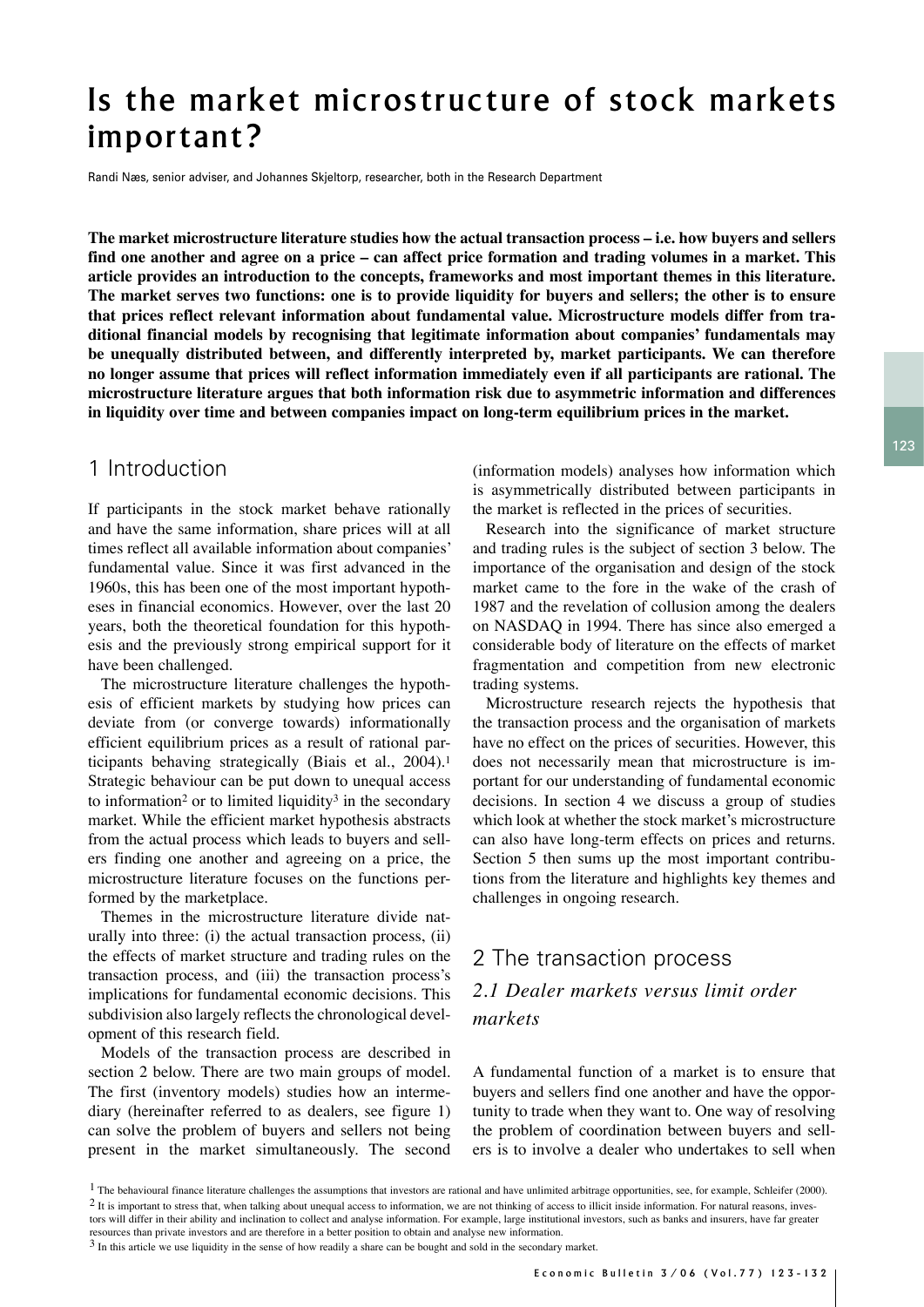

somebody wants to buy, and to buy when somebody wants to sell. A trading system of this kind is illustrated in Figure  $1(a)$ .<sup>4</sup> To be able to perform this function, the dealer must ensure that he has an adequate inventory of shares. In return for providing this liquidity for buyers and sellers in the market, the dealer earns the difference between the bid price and the ask price (spread).

Another way of resolving the coordination problem is to gather together all buy and sell orders in a limit order book. Figure 1(b) illustrates a market of this kind. Buyers and sellers choose themselves whether they wish to provide liquidity by placing limit orders (orders to buy or sell at a given price) or demand liquidity by placing market orders (orders to buy or sell at the current price in the limit order book). In other words, a limit order market is not dependent on dealers. Trades are generated by electronically matching orders on the basis of set rules, orders typically being prioritised first by price and then by the time they were submitted to the market.

Some markets, known as hybrid markets, have come to include elements of both types of market. One example of a market of this kind is the New York Stock Exchange (NYSE), which has evolved from a dealer market into a hybrid market where the bulk of trading goes through the limit order book but where dealers (known as specialists) have to set prices if liquidity in the stocks for which they are responsible is too low. In

limit order markets, there are solutions where brokerage houses enter into agreements with listed companies to act as dealers in these companies' shares. Among other things, the broker must then ensure that the spread between bid and ask prices is not too large.5

#### *2.2 Inventory models*

Demsetz (1968) was the first to point out that there are costs associated with transacting shares. Besides explicit costs (such as stock exchange fees and brokers' commissions), there is also an indirect cost associated with getting to trade when you want to. As buyers and sellers do not necessarily need to trade at the same time, Demsetz argues that investors wanting to buy quickly must pay a higher price to motivate patient sellers to sell (and vice versa). Another important implication of his analysis is that the price at which you trade depends on whether or not you wish to buy or sell quickly, i.e. that there are two equilibrium prices rather than one.

The first microstructure models assumed optimal dealer behaviour. Garman (1976) looks at how a riskneutral monopolistic dealer will set bid and ask prices in order to maximise expected profit per unit of time. The dealer wants to set prices to avoid bankruptcy, but must also ensure that prices are not set in such a way that his inventory empties. In Garman's model, the dealer sets

<sup>4</sup> There are a number of different terms for the intermediary between buyers and sellers in the stock market: market-maker, broker, dealer, specialist. We have chosen to use the term dealer. Specialist refers specifically to a dealer on the New York Stock Exchange (NYSE). Each stock on the NYSE has just one specialist, who has a duty to buy or sell up to a particular volume and is also responsible for ensuring a well organised/stable market in these shares. Dealers in other markets do not always have such stringent obligations. For example, there are often several different dealers in a particular stock.

<sup>5</sup> Weaver et al. (2004) look at the effect of such agreements on the Stockholm Stock Exchange and find that companies entering into such agreements see a clear improvement in liquidity in the secondary market. They also find support for a positive price effect for companies entering into these agreements which can be attributed to this improved liquidity.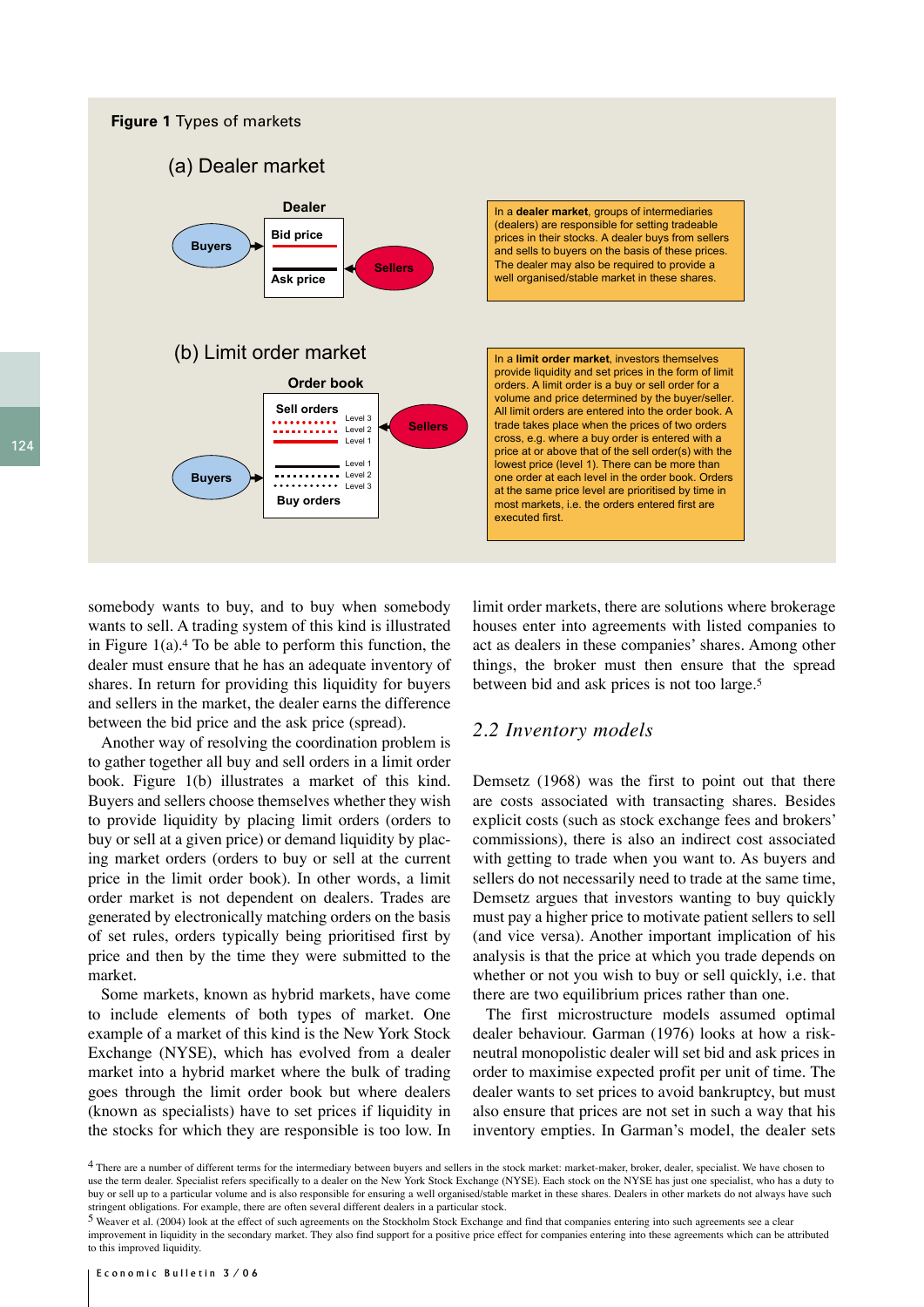prices once, after which buyers and sellers arrive in the form of two independent Poisson processes<sup>6</sup>. Garman shows that it is optimal for the dealer to set different bid and ask prices, and that both prices will be functions of the frequency at which buyers and sellers arrive. Thus his model explains why there is a positive spread in a dealer market.

Amihud and Mendelson (1980) expand Garman's model into a multi-period model where the dealer balances his inventory over time by changing his prices in each period. This model shows that optimal bid and ask prices fall monotonically with the size of the dealer's inventory. In other words, the dealer lowers both bid and ask price in response to a growing inventory (and vice versa when his inventory shrinks). This behaviour is known as quote shading. Thus Amihud and Mendelson's model also means that the dealer sets a positive spread; what is new in this model is that the optimal pricing strategy also takes account of the dealer wanting to keep his inventory of shares at a given level. Madhavan and Smidt (1991, 1993) and Hasbrouck and Sofianos (1993) find empirical support for dealers actually having such a desired inventory level, but also for them appearing to be willing to move away from this desired position for long periods. One empirical implication of inventory effects and quote shading is that they lead to a return towards "normal" stock returns (mean reversion).

The main outcome of these inventory models is that dealers set bid and ask prices in such a way as to cover their order-processing and inventory-keeping costs.

#### *2.3 Information models*

The information models are to a great extent inspired by the insight of Bagehot (1971) that trading also entails a cost associated with some investors having better information than others. Like all other investors, informed investors can choose whether they want to trade or not, unlike the dealer who must always trade at the prices he sets. This means that, in cases where an informed investor wishes to trade, the dealer will always lose money. Copeland and Galai (1983) show that a dealer who cannot distinguish between informed and uninformed investors will always set a positive spread to compensate for the expected loss that he will incur if there is a positive probability of some investors being informed.

By expanding Copeland and Galai's model into a sequential trade framework, Glosten and Milgrom (1985) show how private information will be incorporated into prices over time. In their model, the dealer and other uninformed investors learn what the correct price is by observing the order flow. Thus the dealer takes account of information in the order flow when setting his prices. In this way, prices converge towards informationally efficient prices. However, the model

#### **Figure 2** Composition of the dealer´s spread



says little about how quickly prices will converge on informational efficiency. Easley and O'Hara (1987) expand this framework to take account of a strategic element in the dealer's dilemma. In this model both informed and uninformed investors can choose between trading large or small volumes. If informed investors compete with one another, they will always want to trade large volumes in order to maximise their profit. The dealer can therefore set a different spread based on the behaviour of informed investors: investors placing small orders pay no spread, while investors wanting to make large trades have to pay a positive spread. If the informed investors know the dealer's strategy, they will want to mix their orders with those of uninformed investors (known as stealth trading). However, they will still tend towards large orders as they are also competing to exploit their private information before it is revealed and reflected in prices. In this case investors wanting to make small trades will also have to pay a positive spread, but this spread will be lower than that for large orders.

The main outcome of the early studies of the transaction process is that the spread has one component relating to information costs and one relating to inventory costs. This is illustrated in Figure 2, where  $P^*$  is the equilibrium price and PSELL is the price which a *buyer* has to pay to cover the dealer's two cost components. Similarly, a *seller* has to sell at a price below the equilibrium price in order to cover the dealer's cost components, which will be the difference between P\* and PBUY.

A more recent group of information models assumes that liquidity providers can also behave strategically as a result of having market power or access to private information. The development of these models coincides with the emergence of order-based trading systems.

Several single-period models show how prices will depart from equilibrium prices under full competition if the number of liquidity providers is limited and infor-

6 A Poisson process is a random process which describes the probability of a number of events (in this case the number of arrivals of buyers and sellers) of a particular type within a given time interval.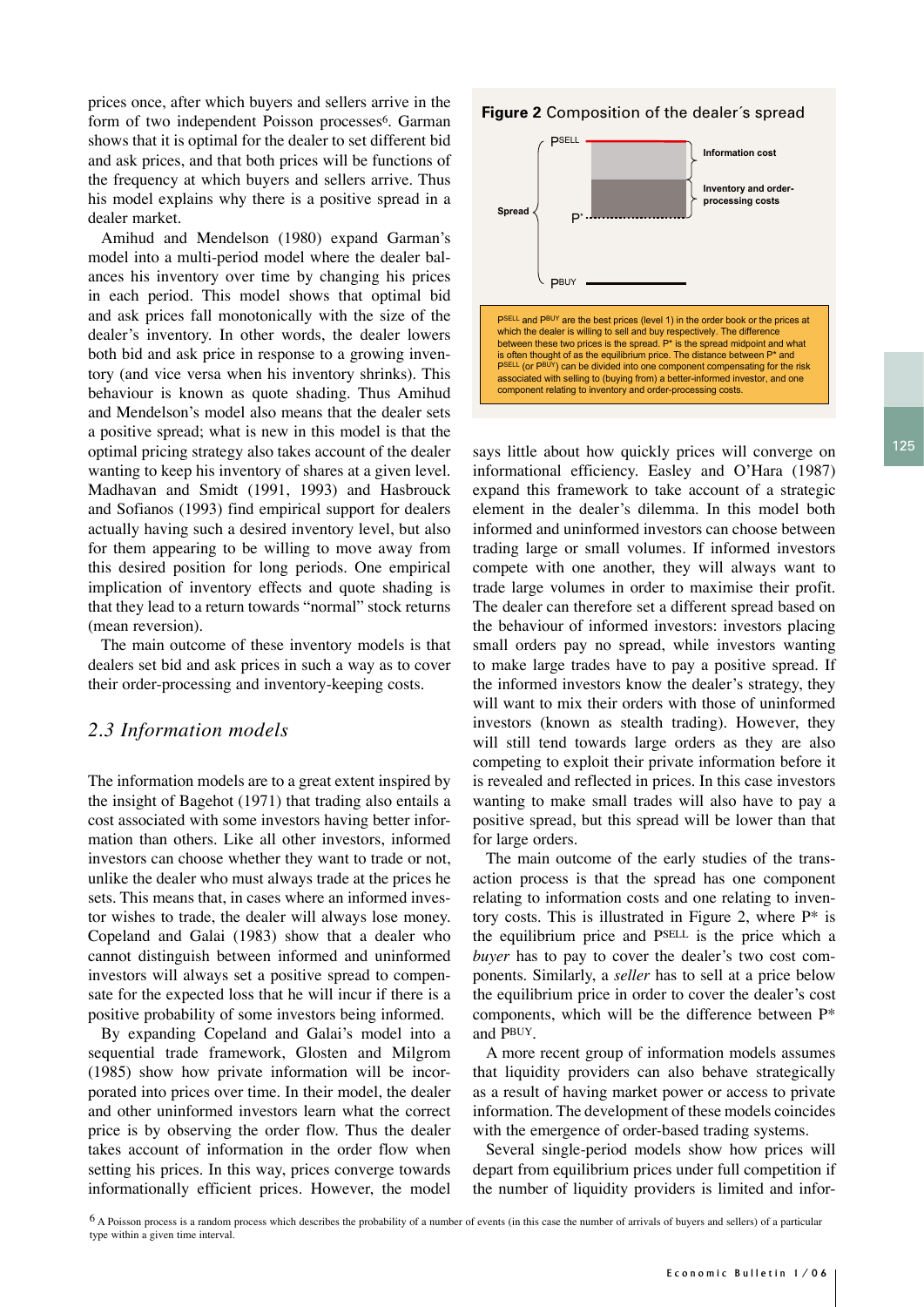mation costs are ignored, see Klemperer and Meyer (1989), Biais, Foucault and Salanie (1998) and Roell (1999). Calcagno and Lovo (1998) show that dealers who have private information will introduce "noise" in their quotations to avoid disclosing this information, but that quotations and trades will nevertheless reveal some information to the market.

There are also dynamic models studying optimal strategies for liquidity providers in limit order markets. Parlour (1998) shows that liquidity providers in limit order markets face a trade-off between price and time priority. Foucault (1999) shows that it will be optimal for investors to provide liquidity through limit orders when the spread is high. Conversely, it will be optimal to consume liquidity through market orders when the spread is low.

The main outcome of these recent information models is that liquidity providers with market power will earn oligopoly rents. This prediction is supported by, among others, the empirical studies of Christie and Schultz (1994) and Christie et al. (1994), which led to the revelation of price-fixing by dealers on the NASDAQ exchange.

#### *2.4 The size of transaction costs*

Keim and Madhavan (1998) divide total transaction costs into an explicit component and an implicit component. Explicit costs consist primarily of brokers' commissions, while implicit costs include the spread, possible price impacts as a result of a trade, and the opportunity cost associated with not getting to trade at the desired time. A large part of the empirical microstructure research attempts to estimate transaction costs, especially the implicit costs of trading.

Estimating transaction costs is far from unproblematic. The different cost components are difficult to untangle from one another, and the data sets available typically consist of individual trades which are in many cases only parts of a larger transaction. We cannot therefore draw conclusions about total transaction costs based on estimates of unqualified cost components from different empirical studies. To be able to make a sensible estimate of transaction costs, detailed information about a trade is required right back to the time when the buyer or seller decided to trade. This is information which very few investors wish to share with the public. In recent years, there have nevertheless been several studies based on sufficiently detailed data from portfolio managers and investors. These data make it possible to estimate more precisely the cost associated with the entire transaction process, and so to obtain qualified cost estimates. The main outcome of these studies is that the implicit cost component may be considerable, relative to both explicit costs and realised portfolio returns, see Madhavan (1998).

# 3 The significance of market structure

On 19 October 1987, the Dow Jones index fell by 22.6 per cent without it being possible to point to any new information about companies' fundamental value.7 This sparked off a lively debate about the significance of market structure and trading rules for price formation in the stock market. One important theme in the debate was the level of transparency, i.e. the amount of information about the transaction process to which participants in the market should have access. Christie and Schultz's revelation of price-fixing by NASDAQ dealers a few years later triggered fresh debate about market structure, this time with the emphasis on setting rules for providers of liquidity. The emergence of electronic limit order markets, where buyers and sellers provide liquidity themselves without having to go through a dealer, has contributed to further discussion of the role of dealers in the trading of securities. Another important theme has been the welfare implications of the stiff competition seen between traditional stock markets and new electronic market systems, including what stance the authorities should take on market fragmentation. One final theme is whether trading should be continuous or periodic. In a continuous trading system, participants can trade whenever they want; in a periodic system (auctions), trading is allowed only at specific points in time. Mendelson (1982) shows that periodic auctions are preferable from an efficiency perspective. This applies particularly to illiquid stocks when there is considerable uncertainty about fundamental value or the danger of a market downturn. In practice, however, it appears that demand for continuous trading is considerable.

If we look at existing stock markets around the world, there are major variations in market structure. While the US stock market consists of many different trading systems, most European countries have a centralised electronic trading system. Advances in electronic communications have meant that all major stock exchanges now operate with some form of limit order book. However, many exchanges remain dependent on dealers in various ways. When it comes to continuous versus periodic trading, the trend appears to be for markets to offer continuous trading while exploiting the efficiency of auctions at times when this is particularly important, such as at the opening or closing of the exchange and following special events when trading is suspended for a time.

#### *3.1 Transparency*

Dealer markets typically feature much lower levels of transparency than limit order markets. This goes for how much information is made public, who receives the information, and when the information is published. A

 $7$  The crash on Black Monday was almost twice as big as that on 29 October 1929, when the market fell by 11.7 per cent and triggered what would come to be known as the Great Depression.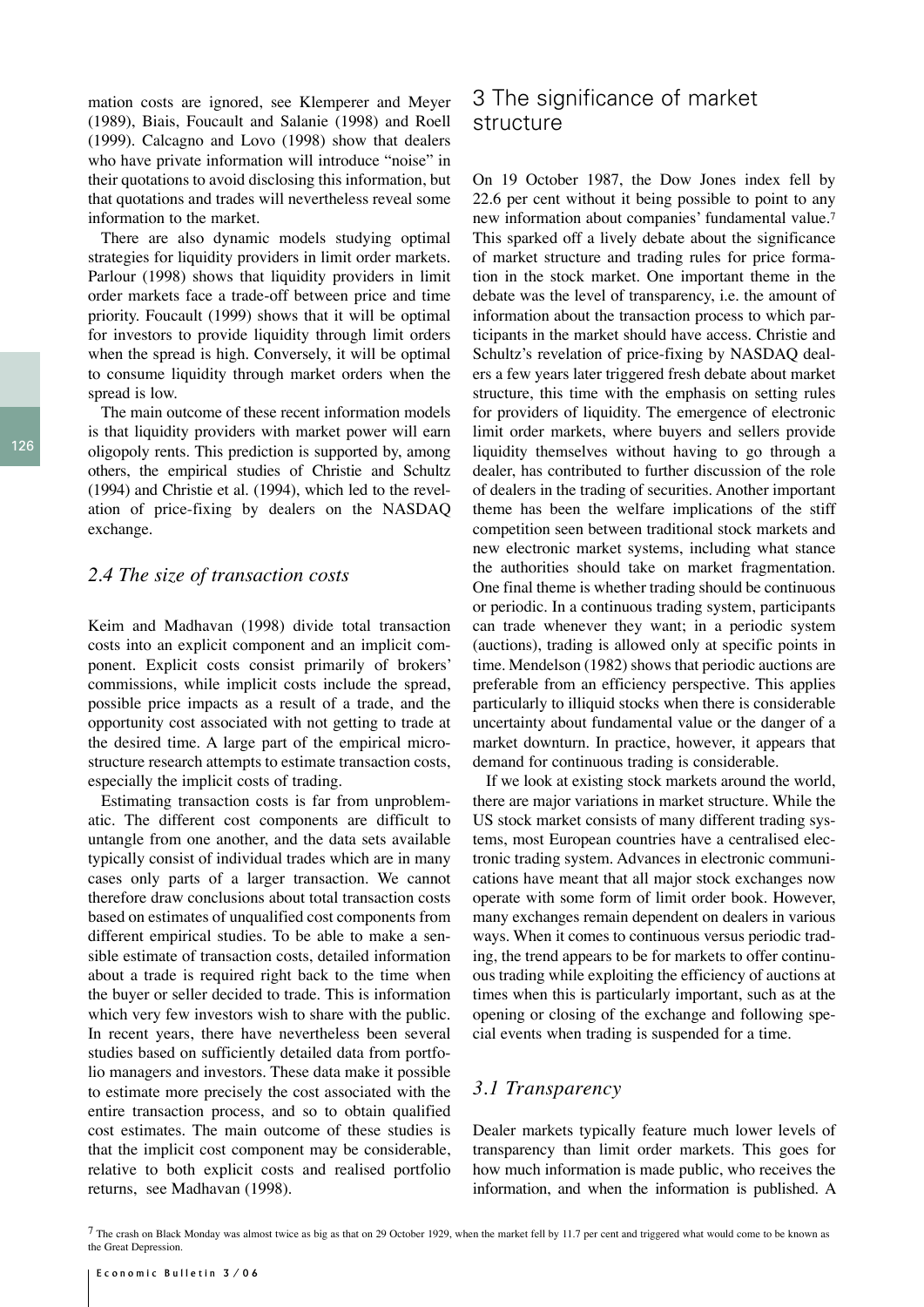127

number of theoretical studies have shown that increased transparency results in better liquidity and reduced transaction costs, see Admati and Pfleiderer (1991), Chowdhry and Nanda (1991), Forster and George (1992) and Benveniste et al. (1992). However, Madhavan (1995) shows that transparency can also reduce liquidity, because participants not wanting to reveal their interest in buying or selling will withdraw their orders from the market. Empirical and experimental studies have not come up with unambiguous results either when it comes to this issue. However, the literature is unanimous that participants trading on the basis of private information will prefer anonymous trading systems, while participants trading on the basis of pure liquidity needs – and particularly those who cannot signal this – will prefer high transparency. This means that changes in transparency will benefit some participants at the expense of others.

#### *3.2 The dealer's role*

The literature does not provide any unambiguous explanation of why so many stock exchanges are still largely based on dealers. One explanation is that it is too expensive for providers of limit orders to follow up the market. Another explanation is that dealers reduce the information costs in the market by having extensive contact with brokers (Benveniste et al. 1992). However, other studies argue that dealers increase information costs because they can trade at different times to other liquidity providers. For example, when a limit order is sent to the trading floor on the NYSE, the specialist can choose to step into the order and so stop it before it reaches the order book. A similar problem arises when opening the market, as the dealer can place his orders after all the other participants.

#### *3.3 Market fragmentation*

One noteworthy feature of many countries' stock markets is a persistently high degree of market fragmentation. In 2004, for example, NASDAQ's SuperMontage executed only around 17 per cent of the trading volume in the companies listed on NASDAQ, while the NYSE executed 78 per cent of trading by volume in the companies listed on the NYSE. In the USA, advances in electronic communications have meant that the traditional stock exchanges have run up against stiff competition from "alternative" trading systems, i.e. electronic limit order markets (ECNs) and crossing networks.

Crossing networks differ from other trading systems in that they do not contribute to price formation. Instead buyers and sellers agree to use a price from another marketplace, typically the closing price on the day the crossing transaction is carried out, or the value-weighted average price over the day.

Mendelson (1987) shows that market fragmentation can have both advantages and disadvantages. The disadvantages of fragmentation relate to reduced liquidity and increased price volatility in each submarket; the advantages relate to the increased quality of price signals. Thus the potential advantages of fragmentation do not apply to crossing networks, as they do not contribute to price formation.

Chowdry and Nanda (1991) argue that we should see the markets consolidating over time. This is because both informed and uninformed investors will benefit from flocking around a large exchange: informed investors because it is easier for them to hide their trades in a large order flow; uninformed investors because costs will be lower the more other uninformed investors there are in the order flow. Easley et al. (1996) argue that alternative marketplaces can survive in competition with a primary market by "skimming the cream" of the order flow, i.e. by offering uninformed investors a cheap alternative. A competing explanation is that a marketplace can complement the primary market by providing an opportunity for mutually beneficial transactions of large illiquid orders, see Seppi (1990). Several empirical studies find support for the hypothesis that alternative marketplaces compete with the primary market and "skim the cream" of the order flow, see Fong et al. (1999), Næs and Skjeltorp (2003) and Conrad et al. (2003). Chowdry and Nanda's arguments in favour of consolidation are based on an assumption of full competition in the market for liquidity providers. Two empirical studies find that fragmentation may be preferable for liquidity providers with market power, see Blume and Goldstein (1997) and Bessembinder and Kaufman (1997).

Næs and Skjeltorp (2003) find signs that crossing networks in the USA compete in the most liquid segment of the stock market. Simple simulations of trades carried out by the Norwegian Government Petroleum Fund in 1998 show that the transaction costs associated with crossing are very low. Based on extensive data from institutional investors in the US market, Conrad et al. (2003) came up with similar and more robust results. Transaction costs for trades through alternative trading systems are substantially lower than those for trades through traditional exchanges, especially for the most liquid shares. However, Næs and Ødegaard (2006) find that the cost savings achieved using crossing networks are partially offset by a cost associated with adverse selection. Informed investors in the network will reduce the probability of crossing good stocks, and increase the probability of crossing bad stocks. In line with this hypothesis, the authors find that the companies that cannot be bought in the network show a risk-adjusted excess return relative to the stocks that can be bought. These costs are not captured by the empirical measures of transaction costs used in the literature.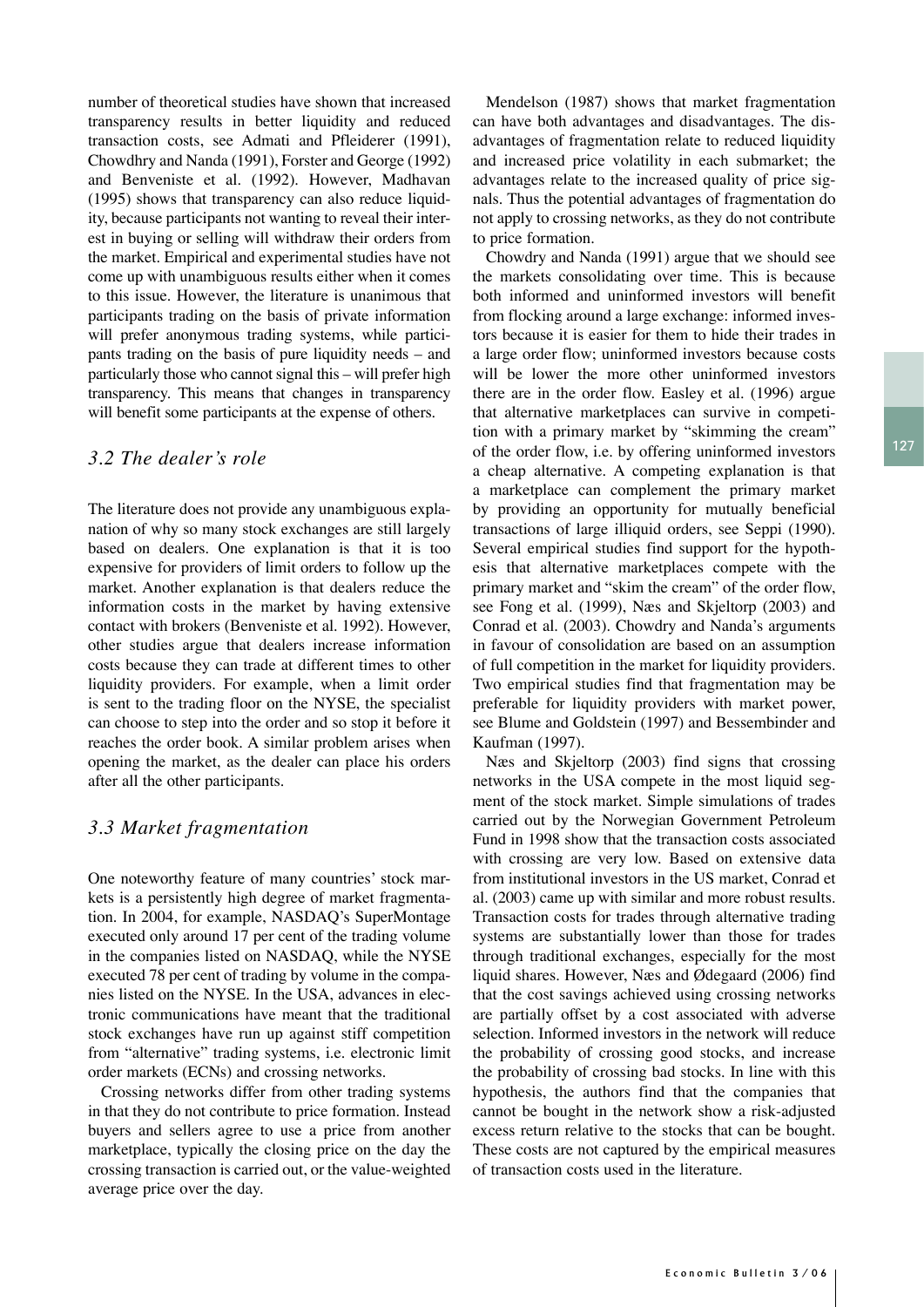# 4 Long-term effects of the market's microstructure

In this section we look more closely at the literature studying the significance of market microstructure for long-term portfolio selection. This section is based largely on O'Hara (2003).

A market serves two important functions: one is to provide liquidity for buyers and sellers; the other is to ensure that new information is reflected in the prices of securities. For a market's microstructure to be able to impact on long-term portfolio selection, liquidity and/or underlying information risk must therefore impact on investors' long-term decisions.

#### *4.1 Is there a liquidity premium?*

There is an extensive body of literature concerning the relationship between transaction costs and expected stock returns. Theoretical studies generally find that transaction costs have insignificant effects on expected returns. The most cited work is Constantinides (1986). Constantinides looks at the effects of introducing a proportional transaction cost in a model where investors can invest in two assets and maximise the utility of an infinite consumption stream. Average demand for an asset falls sharply following the introduction of a transaction cost. Nevertheless, the transaction cost has only a second-order effect on the return on the asset in equilibrium. The expected utility of the future consumption stream is not sensitive to the deviations in asset allocation which the transaction cost entails.

Contrasting with these works are several studies which reveal an empirical relationship between returns and liquidity costs. The first and best-known of these studies is an article by Amihud and Mendelson dating from 1986 where they look at the relationship between stock returns, market risk (measured as beta) and spread for a selection of stocks on the NYSE during the period from 1961 to 1980. The data support the authors' hypothesis that expected return is an increasing and concave function of relative spread. The study links the liquidity premium to the level of the liquidity cost: stocks with high

liquidity costs have higher returns than those with low liquidity costs. In the short term, if the cost associated with liquidity is high enough, this will obviously impact on the net return. But are these effects really big enough to influence returns in the longer term?

Amihud and Mendelson explain their results with a model where investors differ from one another by having different investment horizons. These investors buy and sell assets as part of a portfolio selection problem and have to pay transaction costs in the form of a spread. The model shows (i) that investors demand a higher return the higher the spread, and (ii) a clientele effect which moderates this excess return, especially for assets with the highest spread. Only investors with a long horizon will hold the most illiquid assets. In equilibrium, this means that return is an increasing and concave function of spread. Thus Amihud and Mendelson view spread as a kind of tax which some investors avoid by removing the stock from their portfolio, while others choose to pay this tax in return for compensation. The model also postulates that expected return net of transaction costs increases with the investment horizon, such that stocks with a high spread give their owners a higher net return. This means that investors with a long investment horizon can benefit from holding shares with a high spread.

Table 1 presents a much simplified version of Amihud and Mendelson's analysis applied to Norwegian data. The table shows the monthly return on five valueweighted portfolios of companies listed on the Oslo Stock Exchange, sorted by relative spread<sup>8</sup> during the period from 1980 to 2002.9

These data suggest that there may also be a liquidity premium in the Norwegian stock market. Average return, median return and maximum return are highest for the portfolio with the highest spread, and lowest for the portfolio with the lowest spread. Similarly, the minimum return is lowest/highest for the portfolio with the lowest/highest spread. The relationship between the standard deviation of the return and spread is less clear. Note that these figures have not been adjusted for market risk.

Amihud and Mendelson's article has been followed by numerous studies of the relationship between spread and return. Some find a link; others do not. One criti-

| <b>Portfolio</b>   | Return (%) |           |         |               |         |
|--------------------|------------|-----------|---------|---------------|---------|
|                    | Average    | <b>SD</b> | Minimum | <b>Median</b> | Maximum |
| 1 (lowest spread)  | 1.67       | 6.8       | $-27.3$ | 19.93         | 19.9    |
| $\overline{2}$     | 2.43       | 7.6       | $-26.7$ | 2.72          | 30.7    |
| 3                  | 2.45       | 6.9       | $-18.7$ | 2.38          | 25.2    |
| 4                  | 3.07       | 7.8       | $-17.7$ | 2.13          | 41.3    |
| 5 (highest spread) | 3.55       | 7.7       | $-22.0$ | 2.73          | 36.8    |

<sup>8</sup> Relative spread is the difference between the highest bid price and lowest ask price divided by the average of these two prices.

<sup>9</sup> The figures in the table were calculated by Bernt Arne Ødegaard at the Norwegian School of Management. The selection is limited to companies with a market value of more than NOK 1 million and a minimum number of days traded during the year of 20. Companies with a share price below NOK 10 have also been excluded. The portfolios have been constructed on the basis of the average relative spread the previous year.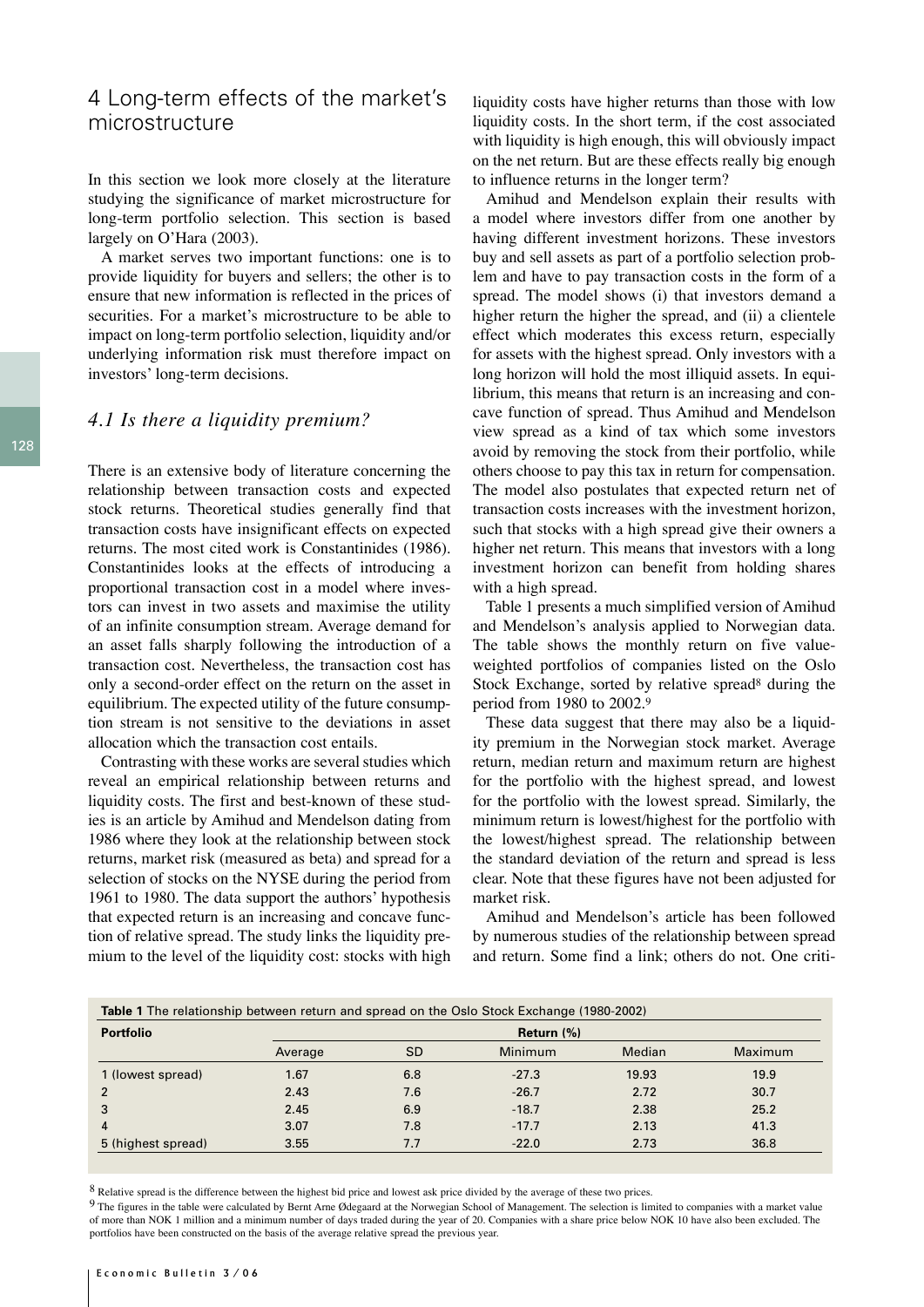129

cism that has been levelled at these studies is that the positive relationship between return and spread may be due to the return not being correctly risk-adjusted. The argument here is that the spread is derived from prices, and prices can be correlated with the asset's market risk (market beta), such that any relationship between spread and return may be due to error in measuring the company's risk.

If the level of liquidity costs is priced into the market, investors who have a long investment horizon – and are therefore less dependent on good liquidity – may earn a premium from investing in illiquid assets.

Another group of studies explores whether there is also a relationship between stock returns and fluctuations in liquidity costs, i.e. whether expected illiquidity in the market as a whole impacts on expected stock returns. The hypothesis is that liquidity costs vary with time for the market as a whole, and that investors demand compensation for carrying this market-related risk.

Amihud (2002) finds support for this view. He measures the market's liquidity as the average daily absolute return over (dollar) trading volume on the same day. Liquidity is good if this liquidity measure is low, as this means that more volume is needed to move prices, and vice versa. Amihud also assumes that investors expect this variable to follow an autoregressive process. The hypothesis is that a reduction in expected market liquidity has both an income effect and a substitution effect. All companies will see a drop in prices to compensate for reduced liquidity. However, since investors will tend to substitute away from the least liquid companies in favour of more liquid companies, there will also be an increase in some prices. Two other studies which explore whether expected return is a function of the variability in liquidity are Chordia et al. (2001) and Pástor and Stambaugh (2003). Chordia et al. test whether riskaverse investors demand a higher expected return from companies with high variability in company-specific liquidity, measured as volatility in trading volume. They do not find support for this hypothesis. In contrast, they find a significant negative relationship between return and variability in company-specific liquidity. Pástor and Stambaugh (2003) test whether systematic (rather than company-specific) liquidity risk is important for companies' expected returns. If systematic liquidity risk is priced, companies whose return is closely correlated with fluctuations in market liquidity will have a higher expected return than companies whose return has a low correlation with fluctuations in market liquidity. Pástor and Stambaugh find support for this hypothesis when volatility in market liquidity is measured as average volatility in order flows across all companies. Adjusted for market risk and exposure to other risk factors (size, book value relative to market value, and momentum), companies with the highest liquidity risk show an annual excess return of 7.5 per cent relative to companies with a low liquidity risk.

Although support has been found for a relationship between liquidity risk and expected return, these results still remain to be explained. So far, the literature has offered no simple, testable theories for how liquidity risk should be priced. Asymmetrical information can hardly be the main explanation, as it is hard to imagine any investors having private information about broad market movements. Pástor and Stambaugh (2003) suggest that investors care about liquidity risk because their wealth has a tendency to fall when the market becomes less liquid (and transaction costs rise). A drop in the value of their wealth can also result in a need to liquidate part of the portfolio at a time when it is expensive to trade. This will be particularly important where a portfolio with high liquidity exposure is debt-financed and the drop in the value of the investor's wealth forces expensive sales to cover margin requirements. One example of how important this liquidity risk can be is the collapse of Long Term Capital Management (LTCM) in 1998. LTCM had extremely high liquidity exposure in its global portfolio, which consisted of a short position in liquid instruments and a long position in less liquid instruments. The Russian debt crisis led to the company's portfolio falling dramatically in value, which resulted in the company being forced to liquidate an increasingly large part of its portfolio to meet margin requirements. Ultimately, the whole portfolio was liquidated. In the years prior to the debt crisis, this liquidity position yielded an extremely high realised return, which Pástor and Stambaugh believe to be a reflection of the high liquidity risk at LTCM.

#### *4.2 The significance of information risk*

Known pricing models, such as the capital asset pricing model (CAPM), consumption-based CAPM and arbitrage pricing theory (APT), all build on investors having symmetric information about expected return and risk for all assets in the market. One justification for this simplification has been that information is only important for the market as a whole. The price of a share is determined by the return's covariance with the return on all shares, as no investor will hold idiosyncratic risk in equilibrium. It can therefore be assumed that all participants have symmetric information, even though this is not necessarily the case for individual stocks.

One problem with this justification is that the balance between expected return and risk is dependent on being able to calculate the market's expectations. What if we do not have the same information? Whose expectations are we then calculating? O'Hara (2003) shows that, if information is asymmetrically distributed, and if those who do not have information know that others know more, we will not get an equilibrium where everyone holds the market portfolio. Uninformed investors will hold a larger share of assets which informed investors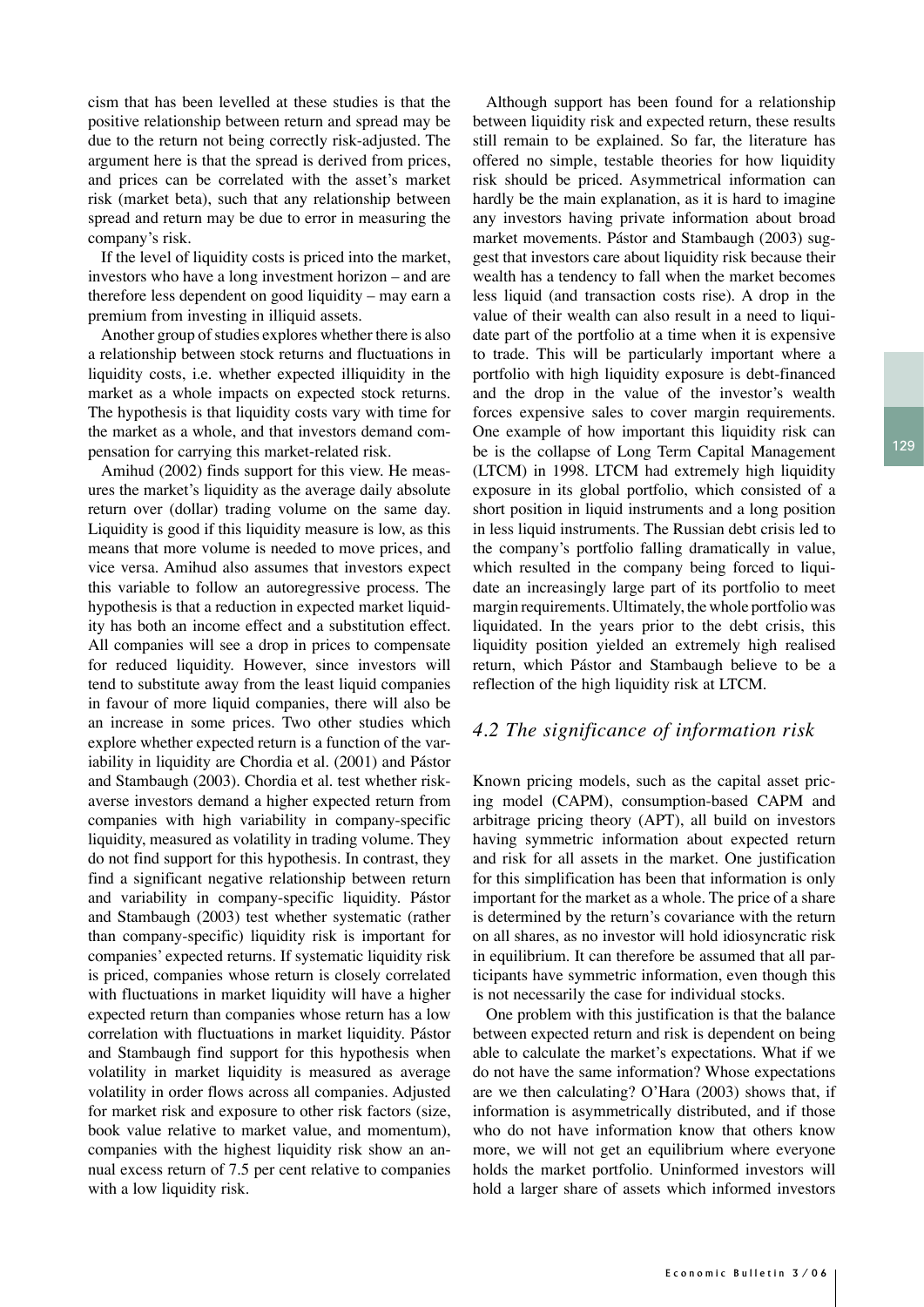expect to perform poorly. They will demand compensation for this, and we will then no longer have a situation where idiosyncratic risk is not priced.

There are several empirical studies which attempt to estimate the effect of information costs. Brennan and Subrahmanyam (1996) find a positive relationship between return and information costs, where information costs are measured as the coefficient in a regression which relates price changes to the size and sign of order flows (Kyle's lambda). In Kyle's model, lambda arises on account of informed investors behaving strategically, i.e. lambda is a measure of adverse selection. Brennan and Subrahmanyam argue that unfavourable selection is the primary cause of illiquidity, and use Kyle's measure as a proxy for these costs. Easley, Hvitkjaer and O'Hara (2003) look at the relationship between return and an estimate of the probability of informed trading (PIN). The PIN is estimated by looking at the relationship between the number of buy and sell orders during the course of a day. If there are no informed trades, this relationship should be close to 50/50. An excess of trades on one side of the market suggests informed trading. This measure proves to have an economically and statistically significant effect on return, even after correction for beta and Fama/French risk factors (size and book value relative to market value).10

It has long been claimed in investment theory that unequal access to information about a company is important for the company's capital costs, see, for example, Mayer and Majluf (1984). This does not tie in well with the pricing models from financial theory, because the distribution of information about individual companies represents idiosyncratic risk which is not supposed to play any role in expected return in equilibrium. O'Hara's model can explain this apparent discrepancy. The model can also help to explain the equity premium puzzle: if uninformed investors demand company-specific compensation for risk, they will hold more bonds in equilibrium. A third application is the home bias puzzle: investors in one country are poorly informed about assets abroad, and therefore demand compensation for holding foreign securities.

### 5 Summary

This article provides an overview of the financial literature which argues that market microstructure plays a role in the pricing of securities.

Studies of the transaction process and market structure have provided a significant insight into the composition and significance of transaction costs. The first theoretical models showed that the spread between bid and ask prices is determined by inventory costs and costs associated with asymmetric information. More recent models show that the spread will also reflect oligopoly rents if

10 A ten per cent increase in PIN gives a 2.5 per cent increase in return.

liquidity providers have market power. Market access and competition between providers of liquidity may impact on costs relating to market power, while transparency and equal terms between liquidity providers are important for information costs. However, there is no single market structure which is best for all participants. Empirical studies show that implicit cost components – including spread costs, price effects from trading, and opportunity costs from not trading – are both statistically and economically significant.

This section of the literature is of obvious interest to market participants wishing to minimise the cost of trading, and for authorities responsible for regulating the securities markets. Innovation in communications and computer technology has led to the rapid emergence of order-driven trading systems. This trend has spurred new theoretical research based on strategic liquidity providers with private information or monopoly powers. The emergence of transparent order-based trading systems has also meant that significantly better data has become available for research purposes, opening the door for numerous empirical studies of the efficiency and cost of order-based trading systems in the future.

Another – and very active – section of the literature argues that microstructure is also important for our understanding of fundamental economic decisions. This will be the case if information risk and/or differences in liquidity over time and between companies impact on long-term equilibrium prices in the market. Several empirical studies find a positive relationship between stock returns and various measures of liquidity costs. Some find that it is the level of liquidity which impacts on the return, while others find that it is systematic fluctuations in liquidity which are priced in the market. One theoretical study argues that idiosyncratic risk will be priced if information is asymmetrically distributed and rational participants demand compensation for informational disadvantages. This breaks radically with the well-known result of financial theory that idiosyncratic risk can be diversified away, and allows for the possibility of microstructure playing an important role in long-term returns on the stock market.

Contributing more knowledge about how private information affects long-term expected return is one of the most important challenges facing microstructure research. One important element of this work will be to find good empirical measures which can be used to test the hypothesis that the market prices information risk.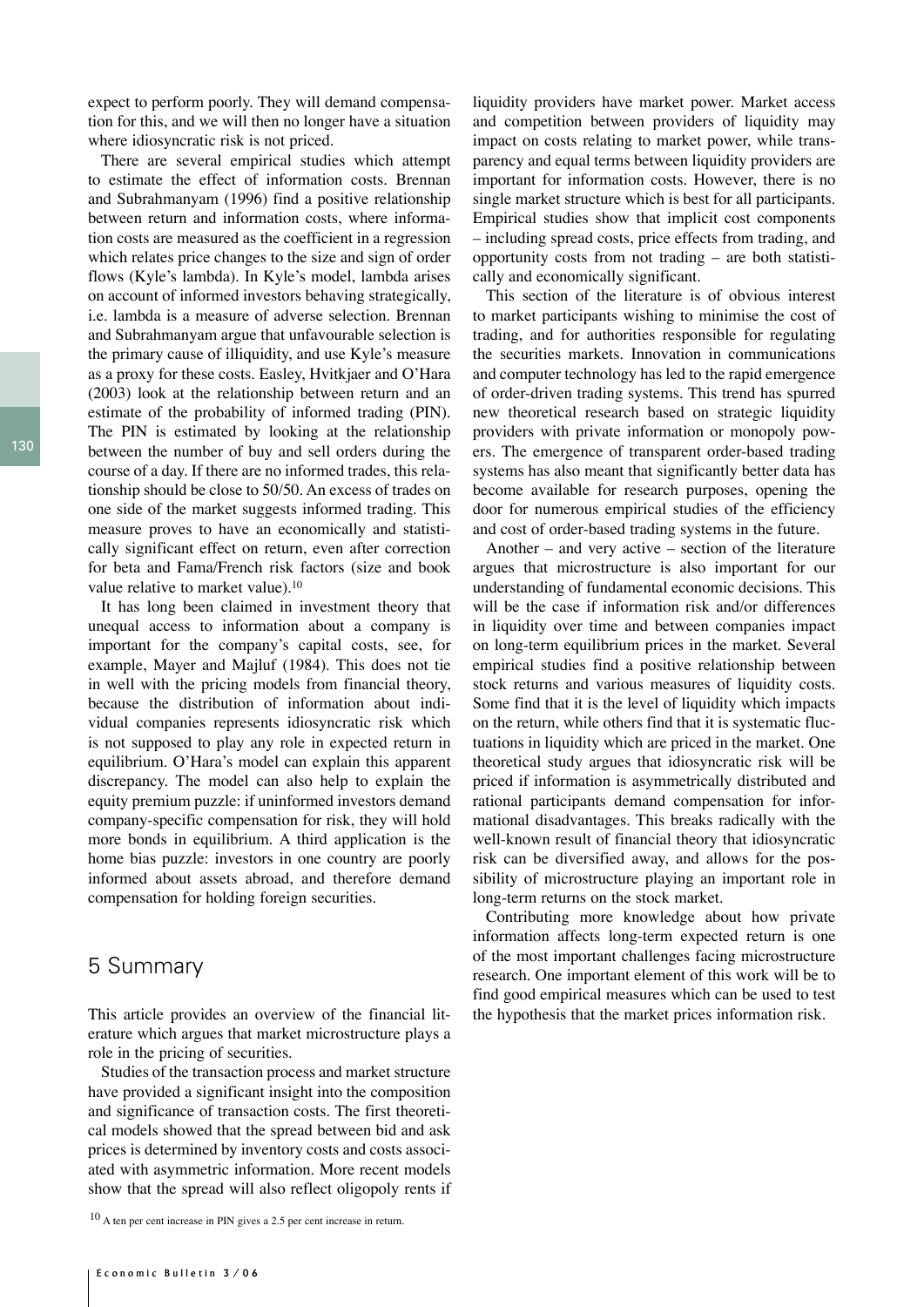# References

- Admati, A.R. and P. Pfleiderer (1991): "Sunshine Trading and Financial Market Equilibrium", *Review of Financial Studies,* 4, pp. 443-481
- Amihud, Y. and H. Mendelson (1980): "Dealership Market: Market Making with Inventory", *Journal of Financial Economics*, 8, pp. 31-53
- Amihud, Y. and H. Mendelson (1986): "Asset Pricing and the Bid-Ask Spread", *Journal of Financial Economics,* 17, pp. 223-249
- Amihud, Y. (2002): "Illiquidity and stock returns: cross section and time series effects", *Journal of Financial Markets,* 5, pp. 31-56
- Anand, A.; C. Tangaard and D.G. Weaver (2004): "Paying for Market Quality", 2004, *Working Paper Rutgers Business School*
- Bagehot, W. (1971): "The Only Game in Town", *Financial Analysts Journal*, 27, pp. 12-14
- Benveniste, L.; A. Marcus and W. Wilhelm (1992): "What's special about the specialist?" *Journal of Financial Economics,* 32, pp. 61-86
- Bernhardt, D. and E. Hughson (1997): "Splitting orders", *Review of Financial Studies,* 10, pp. 69-101
- Bessembinder, H. and H. Kaufman (1997): "A crossexchange comparison of execution costs and information flow for NYSE-listed stocks", *Journal of Financial Economics*, 46, pp. 293-319
- Biais, B.; T. Foucault and F. Salanie (1998): "Floors, dealer markets and limit order markets", *Journal of Financial Markets,* 1, pp. 253-284
- Biais, B.; D. Martimort and J. Rochet (2000): "Competing mechanisms in a common value environment", *Econometrica*, 68, pp. 799-838
- Biais, B.; L. Glosten and C. Spatt (2004): "Market microstructure: A survey of microfoundations, empirical results, and policy implications", *CEPR Discussion Paper* No. 3288
- Blume, M. and M. Goldstein (1997): "Quotes, order flow, and price discovery", *Journal of Finance,* 52, pp. 221-244
- Brennan, M. and A. Subrahmanyam (1996): "Market microstructure and asset pricing: On the compensation for illiquidity in stock returns", *Journal of Financial Economics,* 41, pp. 441-464
- Calcagno, R. and S. Lovo (1998): "Bid-ask price competition with asymmetric information between market makers". Working paper, CORE
- Chordia, T.; R. Roll and A. Subrahmanyam (2000): "Commonality in liquidity", *Journal of Financial Economics,* 56, pp. 3-28
- Chordia, T.; A. Subrahmanyam and V.R. Anshuman (2001): "Trading activity and expected stock returns", *Journal of Financial Economics,* 59, pp. 3-32
- Chowdhry, B. and V. Nanda (1991): "Multimarket trading and market liquidity", *Review of Financial Studies,* 4, pp. 483-511
- Christie, W.G. and P.H. Schultz (1994): "Why do Nasdaq market makers avoid odd-eighth quotes?" *Journal of Finance,* 49, pp. 1813-1840
- Christie, W.G. and P.H. Schultz (1999): "The initiation and withdrawal of odd-eighth quotes among Nasdaq stocks: an empirical analysis", *Journal of Financial Economics*, 52, pp. 409-442
- Conrad, J.; K.M. Johnson and S. Wahal (2003): "Institutional trading and alternative trading systems", *Journal of Financial Economics,* 70, pp. 99-134
- Constantinides, G. (1986): "Capital market equilibrium with transaction costs", *Journal of Political Economy,* 94, pp. 842-862
- Copeland, T. and D. Galai (1983): "Information Effects and the Bid-Ask Spread", *Journal of Finance*, 38, pp. 1457-1469
- Demsetz, H. (1968): "The Cost of Transacting", *Quarterly Journal of Economics,* 82, pp. 33-53
- Easley, D. and M. O'Hara (1987): "Price, Trade Size, and Information in Securities Markets", *Journal of Financial Economics,* 19, pp. 69-90
- Easley, D.; S. Hvidkjaer and M. O'Hara (2002): "Is information risk a determinant of asset returns?", *Journal of Finance,* 57, pp. 2185-2222
- Easley, D.; N. Kiefer and M. O'Hara (1996): "Creamskimming or profit-sharing? The curious role of purchased order flow", *Journal of Finance,* 51, pp. 811-833
- Easley, D. and M. O'Hara (2003): "Microstructure and Asset Pricing", *Handbook of the Economics of Finance*
- Fama, E.F. and K.R. French (1993): "Common Risk